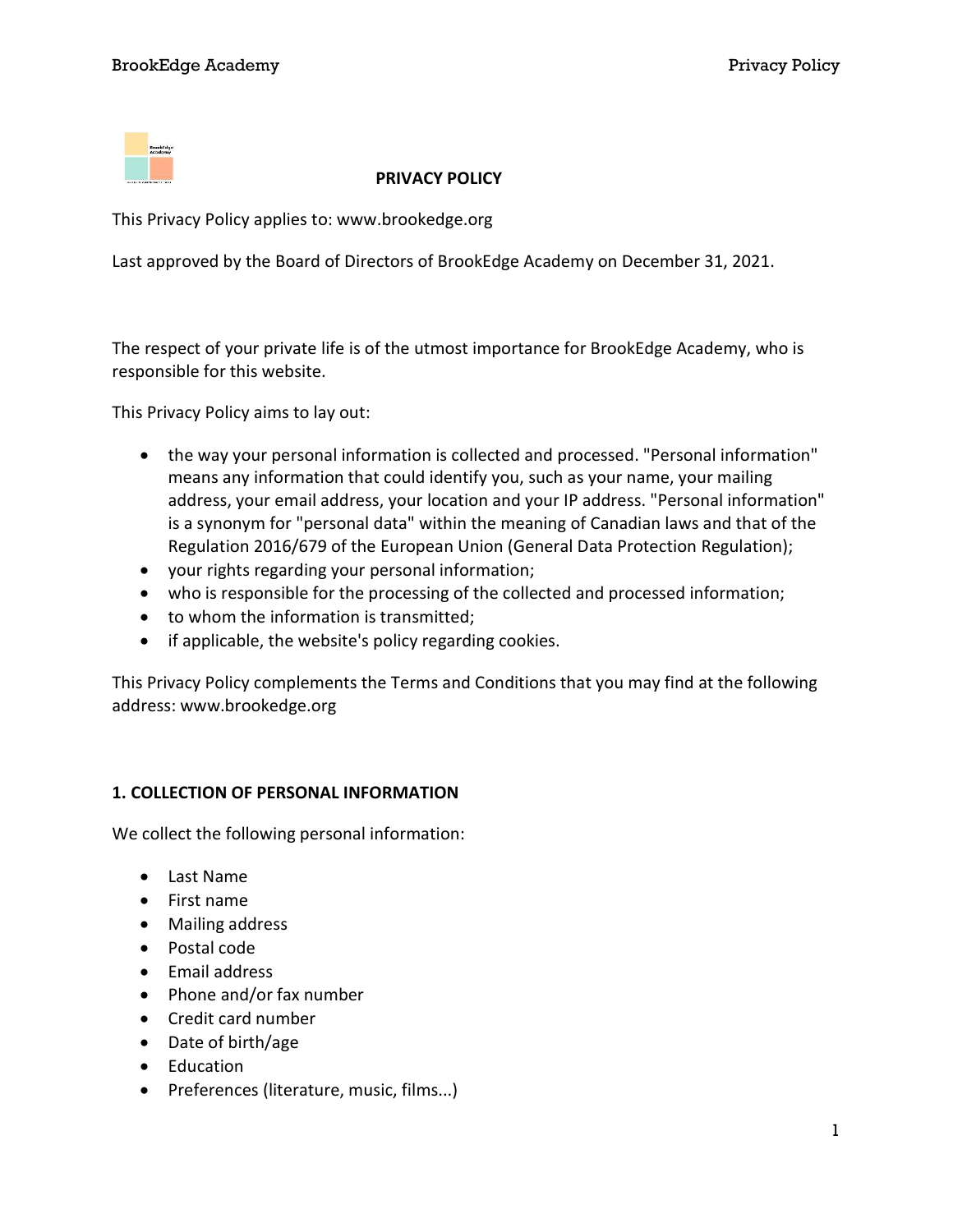#### BrookEdge Academy Privacy Policy Policy Privacy Policy Privacy Policy

 Other: information on family members

The personal information we collect is collected through the collection methods described in the following section.

# 2. FORMS AND METHODS OF COLLECTION

Your personal information is collected through the following methods:

- Website registration form
- Order form
- Survey form
- Contest
- Other: satisfaction questionnaire, learning interests, or the like

We use the collected data for the following purposes:

- Order tracking
- Special offers
- Statistics
- Contact
- Managing the website
- Other:

regulatory requirements or employee training

# 3. INTERACTIVITY

Your personal information is also collected through the interactivity between you and the website. This personal information is collected through the following methods:

- Correspondence
- Information for promotional offers
- Other:

-publications of the winners of the contests on the Website; -the correspondence with the Website editor, managers and technique support.

We use the personal information thus collected for the following purposes:

• Statistics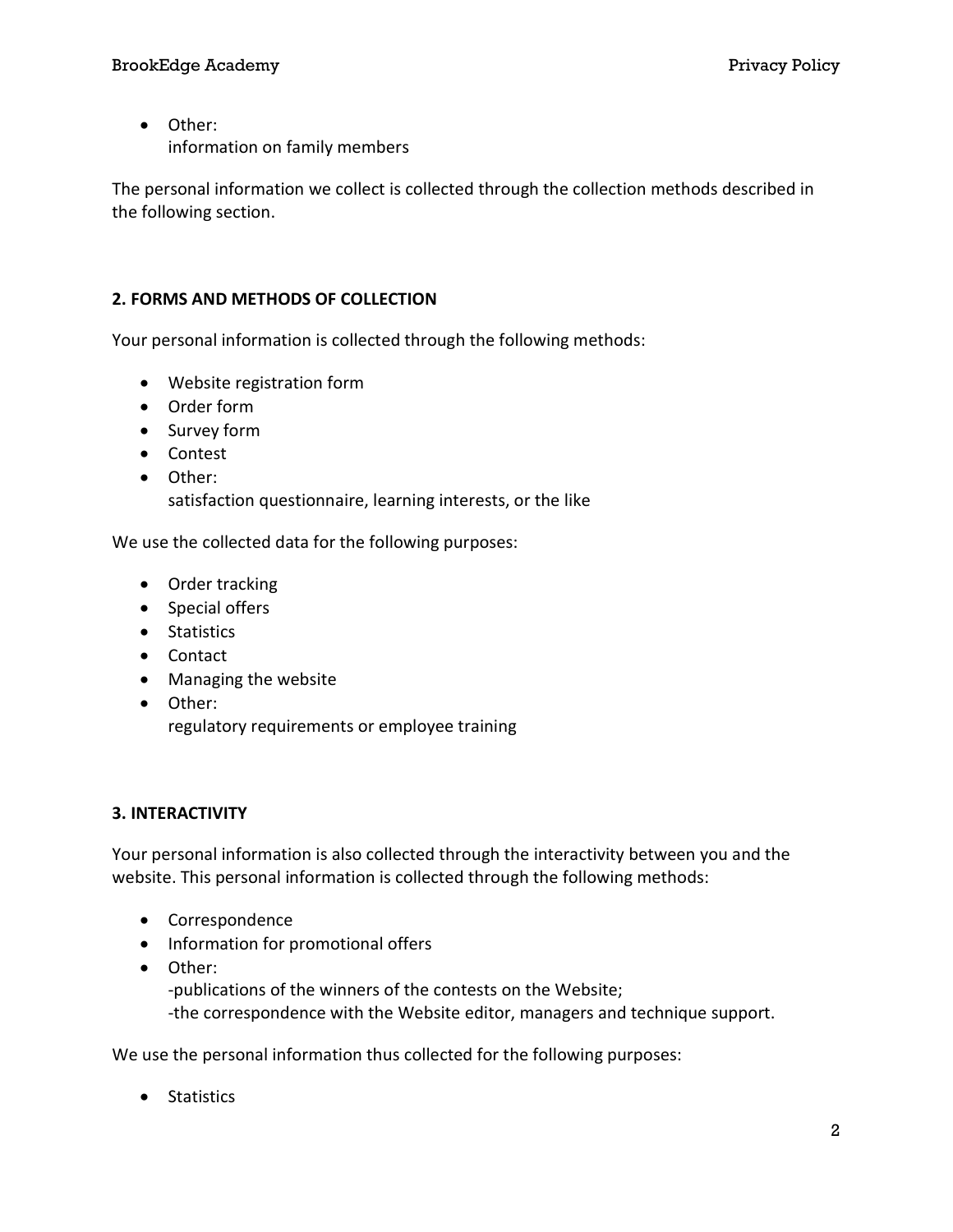- Contact
- Website management
- Other: regulatory requirements or employee training

# 4. COOKIES AND LOG FILES

We collect information through log files and cookies. These allow us to process statistics and information on traffic on the Website, to ease navigation and improve your experience for your comfort.

Under the applicable legislations and regulations, the use of cookies and log files that involves personal information saving and analysis requires your consent.

Your consent is considered to be valid unless you request a withdrawal in writing to the email: brookedgeacademy@gmail.com.

# a) Cookies used by the Website

The cookie files used on the Website are the following:

- IP address
- Operating system
- Pages visited and queries
- Day and time of connection
- Other:

-content of an electronic shopping cart or order placement/execution function; -provenance of users and visitors of the Website.

The use of such files allows us to achieve the following purposes:

- Improvement of the service and personalized welcome
- Personalized consumption profiles
- Order tracking
- Statistical surveys
- Other: -promotional purposes; -managing the Website

By using the Website, cookies from the following third parties may be saved on your hard disk: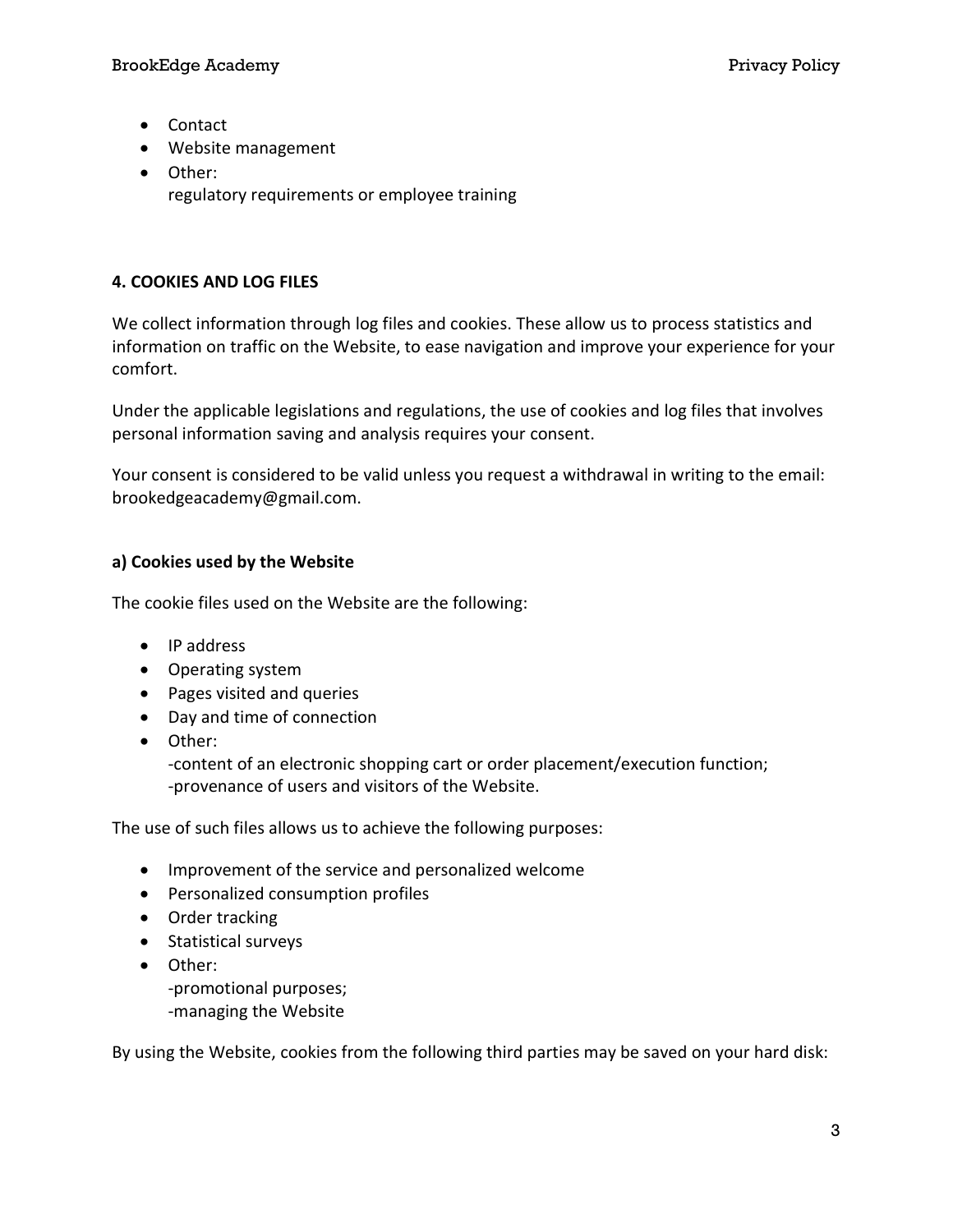-Google; -Wix; -Paypal; - and the like, if any

The website also embeds sharing and social media networks buttons that allow you to share your activity on the Website. Cookies and log files from the social media networks may be saved on your computer when you use these features.

These websites have their own privacy policy and terms and condition that may be different than ours. We invite to look at the privacy policies and terms and conditions from these websites.

# b) Objection to the use of cookies and log files by the Website

You have the right to object to the recording of these cookies and log files by configuring your web browser.

Once you have deactivated cookies and log files, you may continue your use of the Website. However, any malfunction resulting from this deactivation may not be considered of our making.

# 5. SHARING PERSONAL INFORMATION

We are committed to not selling to third parties or otherwise commercialize the personal information we collect. However, we may share this information with third parties for the following reasons:

- Consumption profiles
- Order fulfillment
- Partnership
- Advertising
- Other: -Regulatory requirements; -Employee training

# 6. STORAGE PERIOD OF PERSONAL INFORMATION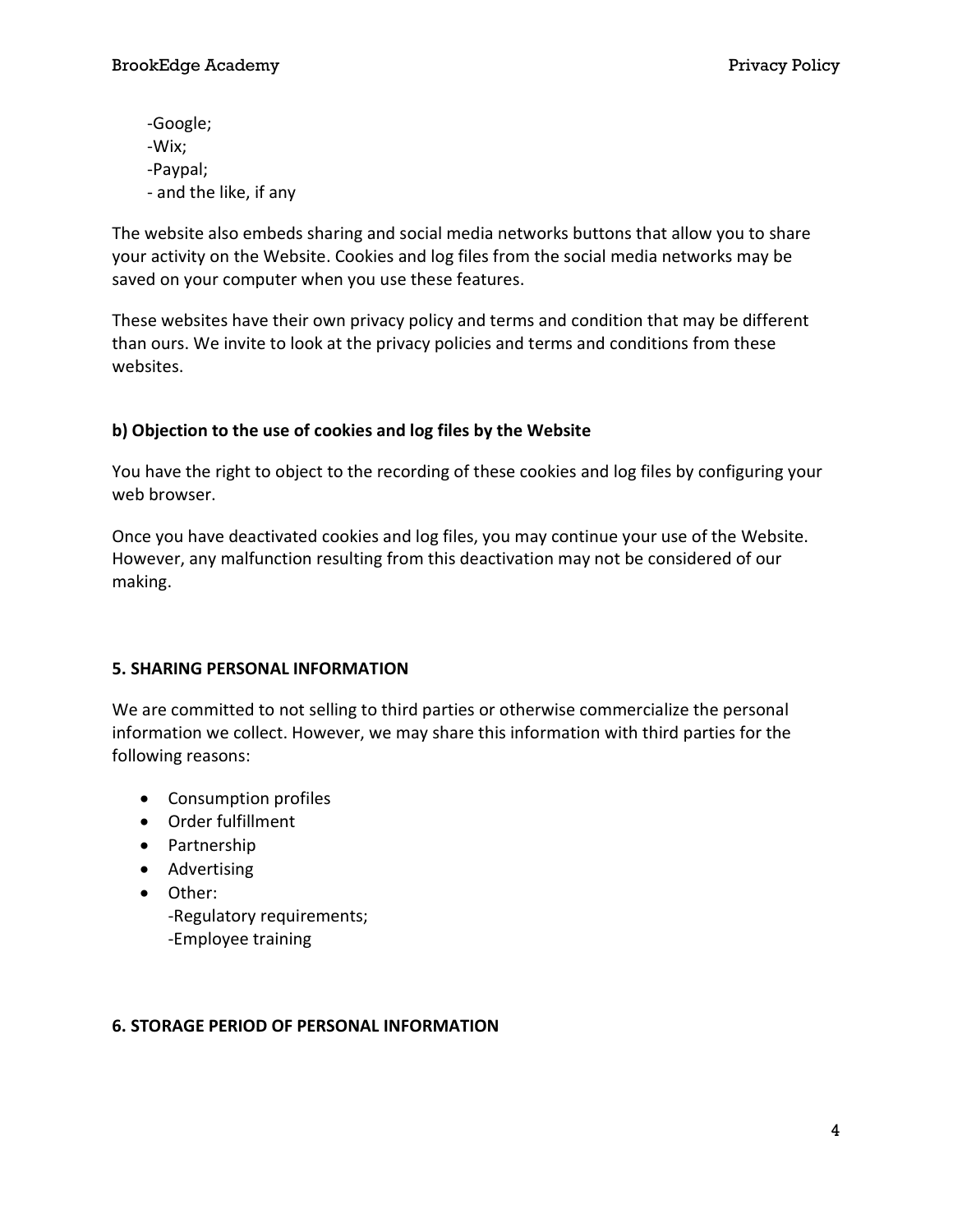The controller will keep in its computer systems, in reasonable security conditions, the entirety of the personal information collected for the following duration: as per required by relevant laws.

### 7. HOSTING OF PERSONAL INFORMATION

Our website is hosted by: Wix.com LTD, located at the following address:

40 Namal Tel Aviv, 6350671,Israel.

The host may be contacted at the following phone number: to be contacted via www.wix.com.

Personal information we collect and process is transferred to the following countries: that are operated by Google, Wix, Paypal etc.

The transfer of personal information outside of the European Union is justified by the following reasons:

The personal information may be hosted by Google, Wix, Paypal, etc at the locations deemed appropriate by these companies beyond the discretion of BrookEdge Academy

#### 8. CONTROLLER

#### a) Controller

The "Controller" is: Raye Liu. The Controller may be contacted as follows:

The Controller may be approached by email at brookedgeacademy@gmail.com

The Controller is in charge of determining the purposes for which personal information is processed and the means at the service of such processing.

# b) Obligations of the Controller

The Controller is committed to protecting the personal information collected, not to transmit it to third parties without informing you, and to respect the purposes for which personal information was collected.

In the event that the integrity, confidentiality or security of your personal information is compromised, the Controller is committed to notify you.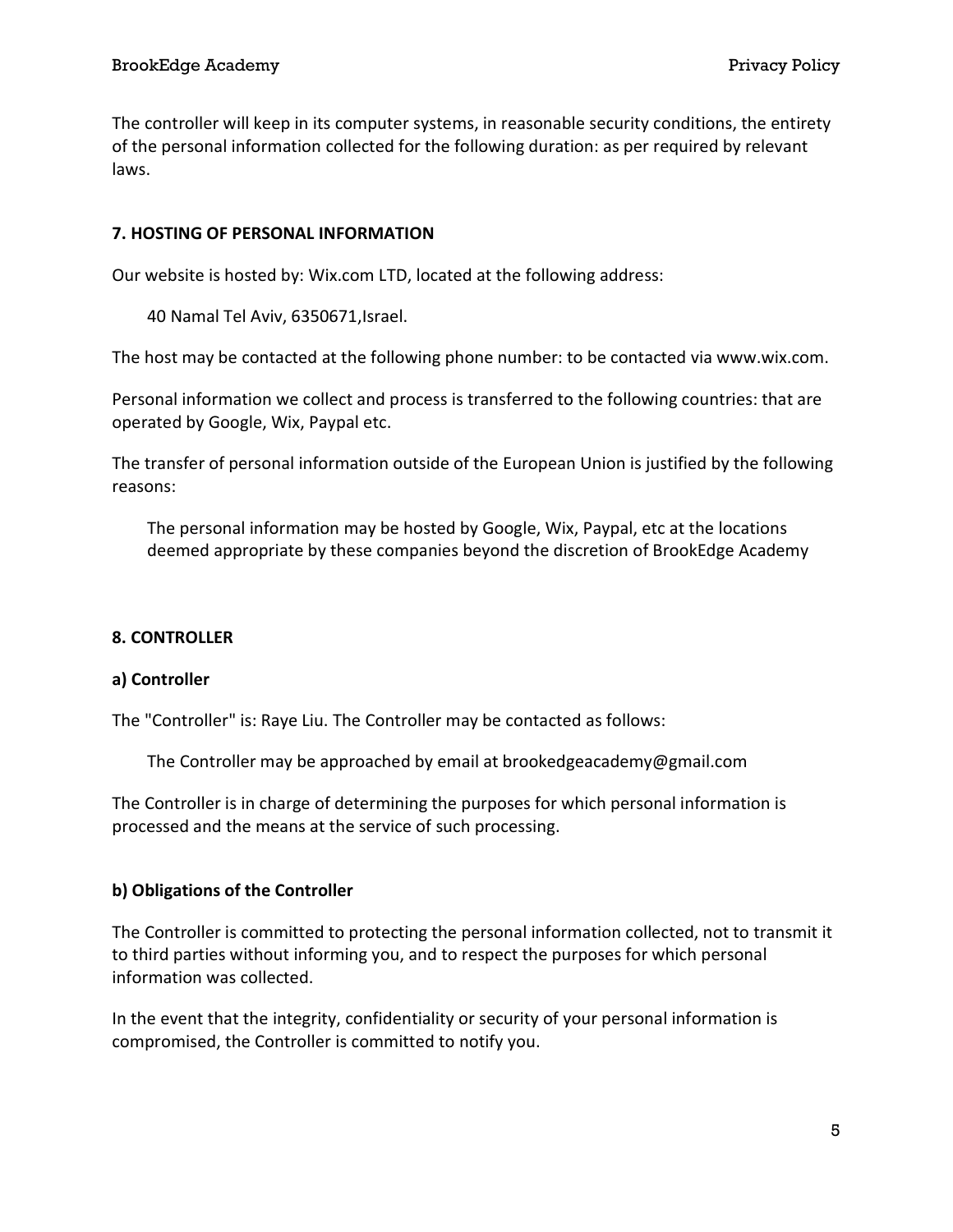#### 9. RIGHT OF OBJECTION AND OF WITHDRAWAL

You have the right to object to the processing of your personal information by the Website ("right to object"). You also have the right to request that your personal information does not appear, for example, on a mailing list ("right to withdraw").

If you wish to exercise the right to object or the right to withdraw, you must follow the procedure described hereinafter:

The user must submit a request to the Controller at the email address indicated above.

# 10. RIGHT OF ACCESS, OF RECTIFICATION AND OF REMOVAL

You have the right to consult, update, modify or request the removal of information about you by following the procedure described hereinafter:

The user must submit a request to the Controller at the email address indicated above.

# 11. GENERAL PRINCIPLES RELATING TO THE COLLECTION AND PROCESSING OF PERSONAL DATA UNDER EUROPEAN REGULATION 2016/679

In accordance with the provisions of Article 5 of European Regulation 2016/679, the collection and processing of your personal data comply with the following principles:

- Lawfulness, fairness and transparency: your personal data may only be collected and processed with your consent. Every time your personal data is collected, you will be informed that your personal data is collected and for which reasons your personal data is collected;
- Limits purposes: the data is collected and processed for one or more purposes set out in this Privacy Policy;
- Data minimization: only personal data necessary for the purpose to which it is necessary is collected;
- Storage limited in time: personal data is stored for a limited time, of which you are notified;
- Integrity and confidentiality of collected and processed personal data: the Controller is committed to guarantee the integrity and confidentiality of the collected personal data.

In order to be lawful and to comply with Article 6 or European Regulation 2016/679, collection and processing will only occur if one of the following applies: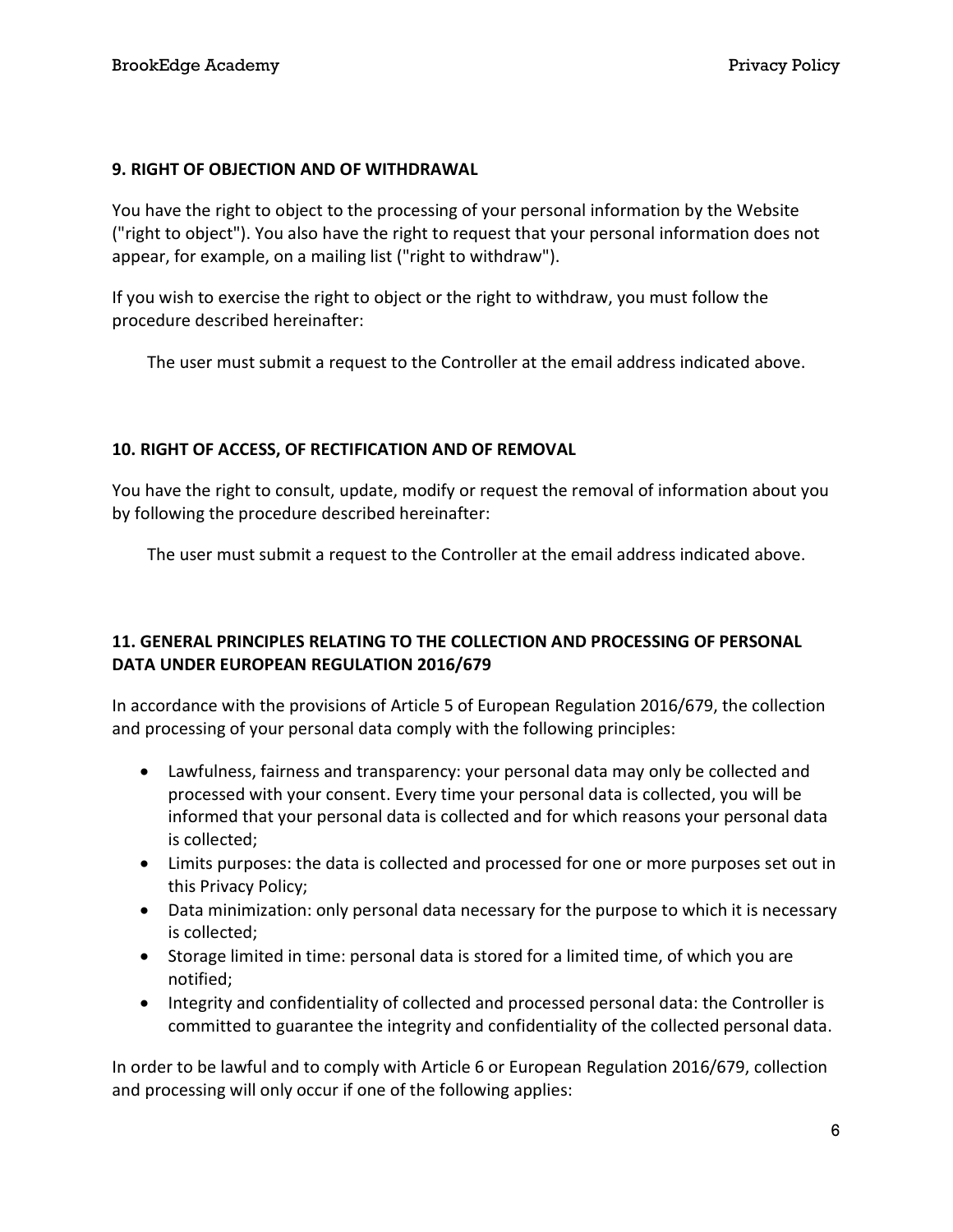- You have given your express consent;
- Processing is necessary for the performance of a contract;
- Processing is necessary for compliance with a legal obligation;
- Processing is necessary in order to protect your vital interests or those of another physical person;
- Processing is necessary for the performance of a task carried out in the public interest or in the exercise of official authority;
- Processing is necessary for the purposes of the legitimate interests pursued by the Controller or a third party.

### 12. DATA PROTECTION OFFICER PURSUANT TO EUROPEAN REGULATION 2016/679

The following person has been appointed as the Data Protection Officer (also referred to as DPO): Raye Liu.

The purpose of the Data Protection Officer is to ensure the successful implementation of the applicable European legislative provisions relating to the collection and processing of personal data.

The Data Protection Officer may be reached as follows:

By email at brookedgeacademy@gmail.com

#### 13. ADDITIONAL RIGHTS PURSUANT TO EUROPEAN REGULATION 2016/679

In accordance with European regulation relating to the processing of personal data, you also have the rights listed below.

In order for the Controller to grant your request, you must provide your first and last name, your email address.

The Controller must answer your request within a period of thirty (30) days.

#### a) Right to portability of personal data

You have the right to request the portability of your personal data held by the Website to another site by following the procedure described below:

The user must send an email to the Controller to the email address provided above and include all information on the account.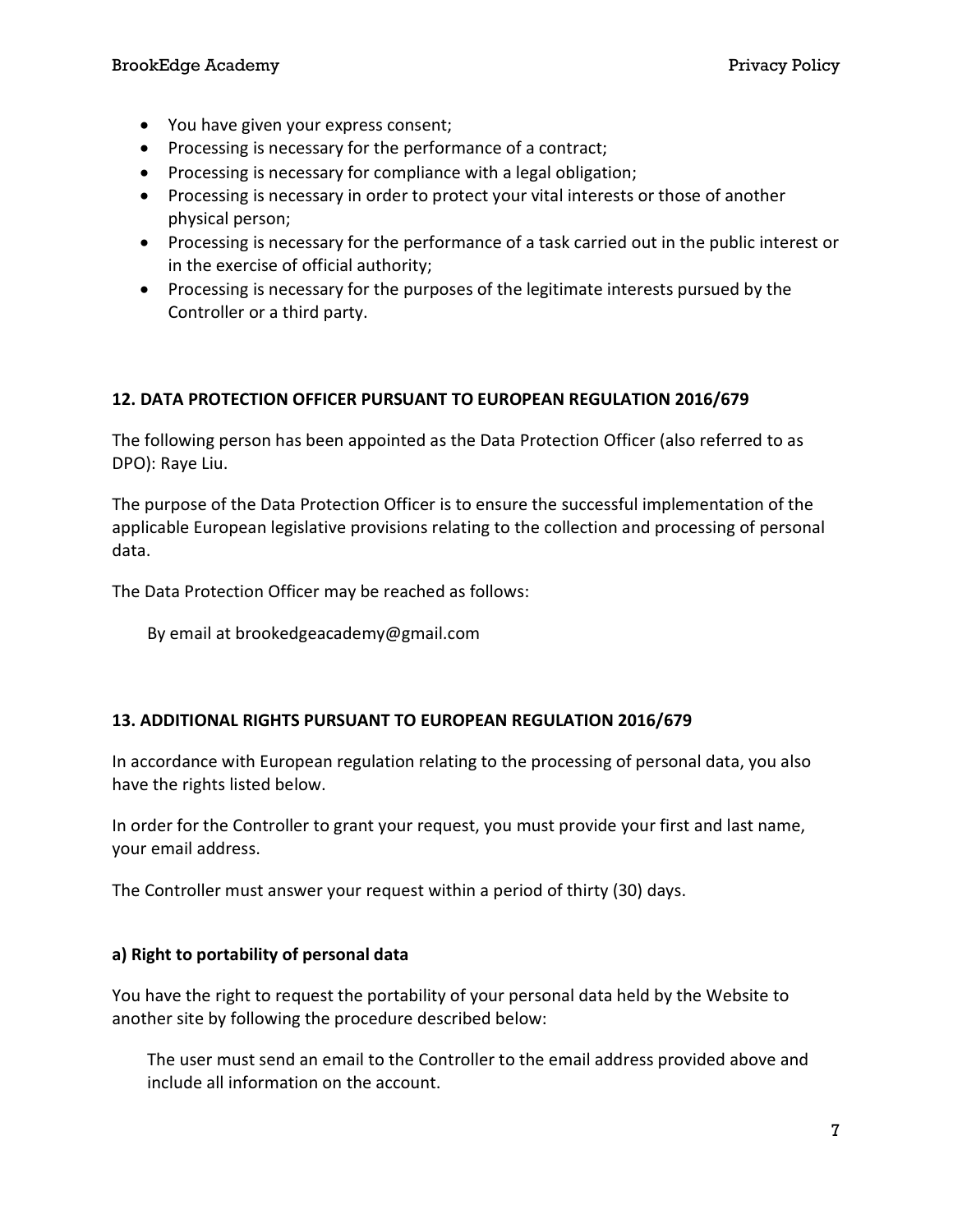### b) Right of not being the object of a decision based only on automated processing

In accordance with the provisions of the European Regulation 2016/679, you have the right of not being the subject of decision based solely on automated processing if the decision produces legal affecting concerning you or significantly affects you.

### c) Right to submit a complaint to the competent authority

In the event that the Controller does not answer your request, you wish to challenge his or her decision or you believe one of your rights has been infringed upon, you have the right to submit a complaint to the competent authority.

### 14. CHANGES TO OUR PRIVACY POLICY

Our Privacy Policy may be viewed at all times at the following address:

www.brookedge.org

We reserve the right to modify our Privacy Policy in order to guarantee its compliance with the applicable law.

You are therefore invited to regularly consult our Privacy Policy to be informed of the latest changes.

# 15. ACCEPTANCE OF OUR PRIVACY POLICY

By using our Website, you certify that you have read and understood this Privacy Policy and accept its conditions, more specifically conditions relating to the collection and processing of personal information, and the use of cookies.

#### 16. APPLICABLE LAW

We are committed to respect the Canadian legislative provisions and those as specified in:

Personal Information Protection and Electronic Documents Act, SC 2000, c 5; and/or

Act Respecting the Protection of Personal Information in the Private Sector, CQLR cP-39.1; and